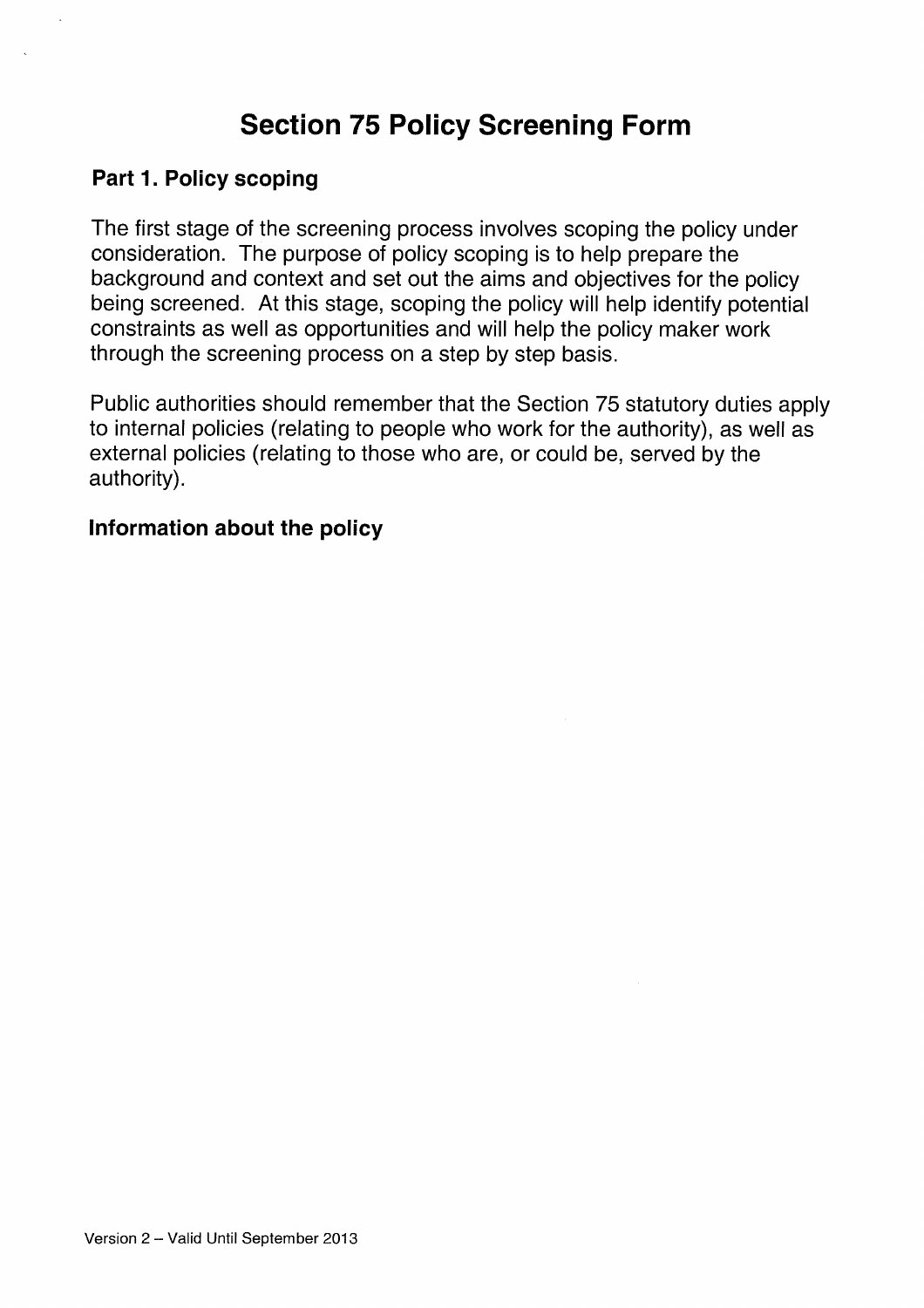Name of the policy Cycle to Work scheme Is this an existing, revised or a new policy? New What is it trying to achieve? (intended aims/outcomes) To promote healthier journeys to work, to reduce traffic and to reduce environmental pollution. The programme aims to :- Provide a mechanism where Invest NI employees are able to hire cycles and cyclist equipment from Invest NI to use for their journeys to work. Are there any Section 75 categories which might be expected to benefit from the intended policy? If so, explain how. The policy applies to all members of staff fairly and consistently irrespective of which equality group(s) they belong to. Who initiated or wrote the policy? Invest NI HR Who owns and who implements the policy? Invest NI HR in conjunction with Finance and the CSR team.

### Implementation factors

Are there any factors which could contribute to/detract from the intended aim/outcome of the policy/decision?

If yes, are they



financial

X legislative



other, please specify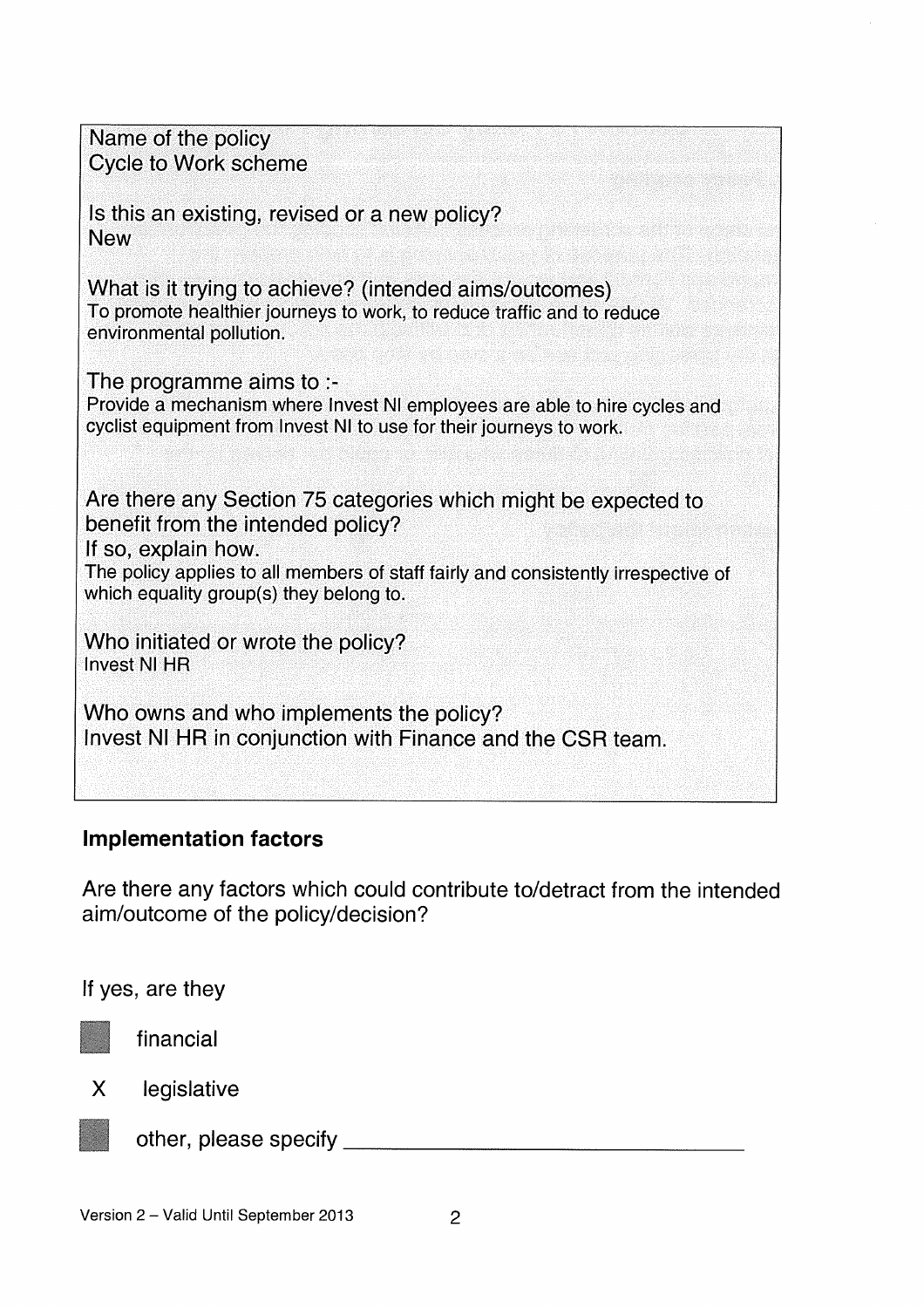# Main stakeholders affected

Who are the internal and external stakeholders (actual or potential) that the policy will impact upon?

| X | staff                             |
|---|-----------------------------------|
|   | service users                     |
|   | other public sector organisations |
|   | voluntary/community/trade unions  |
|   | other, please specify             |

# Other policies with a bearing on this policy

- •what are they? N/A
- who owns them? N/A

### Available evidence

Evidence to help inform the screening process may take many forms. Public authorities should ensure that their screening decision is informed by relevant data.

What evidence/information (both qualitative and quantitative) have you gathered to inform this policy? Specify details for each of the Section 75 categories.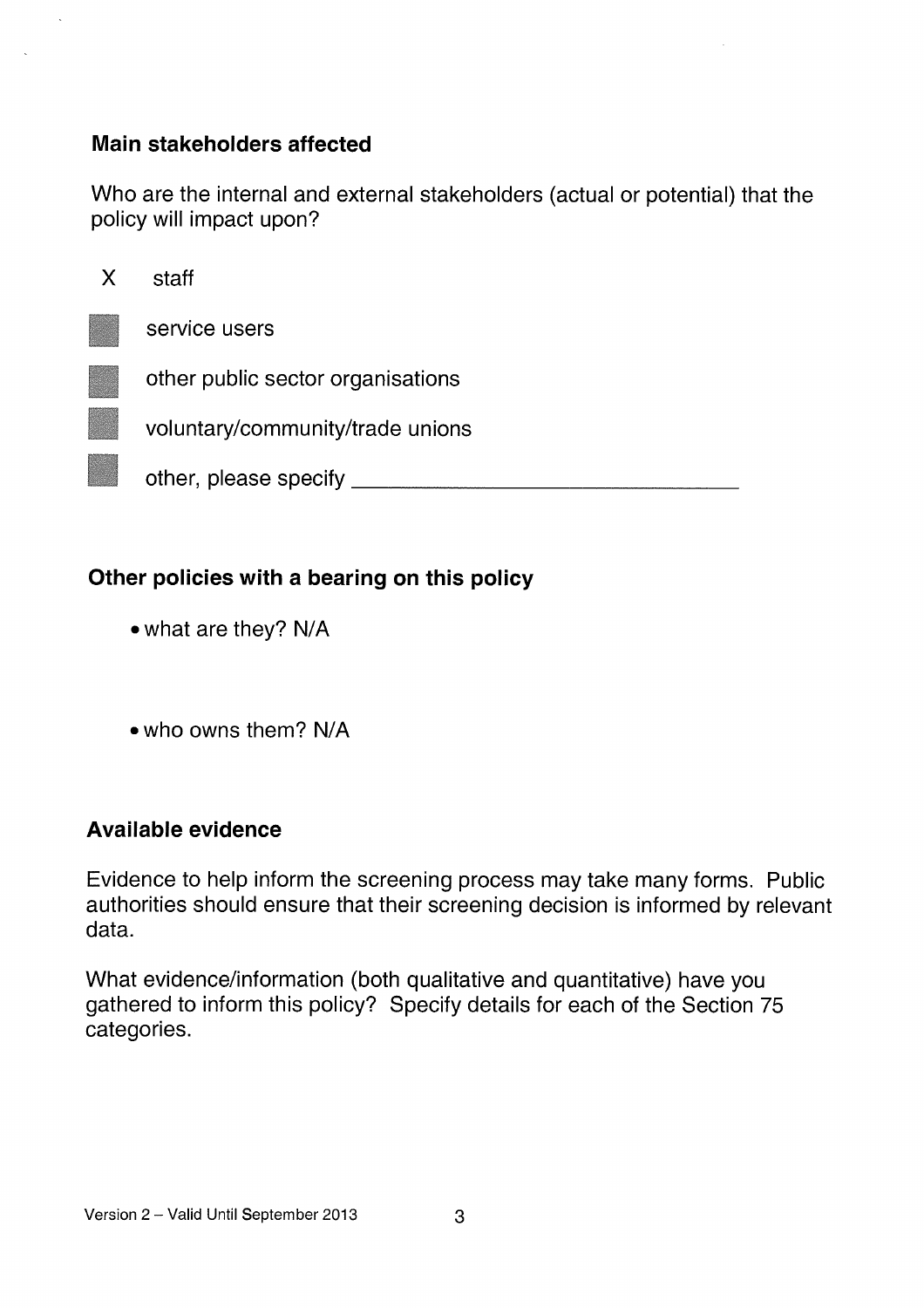| <b>Section 75</b><br>category | <b>Details of evidence/information</b>                                                                                                                                                                                                    |
|-------------------------------|-------------------------------------------------------------------------------------------------------------------------------------------------------------------------------------------------------------------------------------------|
| Religious<br>belief           | The policy applies to all members of staff fairly and<br>consistently irrespective of which equality group they belong<br>to. There is no evidence to suggest that the policy will lead<br>to an adverse impact on any of the categories. |
| <b>Political</b><br>opinion   |                                                                                                                                                                                                                                           |
| Racial group                  |                                                                                                                                                                                                                                           |
| Age                           |                                                                                                                                                                                                                                           |
| <b>Marital status</b>         |                                                                                                                                                                                                                                           |
| Sexual<br>orientation         |                                                                                                                                                                                                                                           |
| Men and<br>women<br>generally |                                                                                                                                                                                                                                           |
| <b>Disability</b>             |                                                                                                                                                                                                                                           |
| Dependants                    |                                                                                                                                                                                                                                           |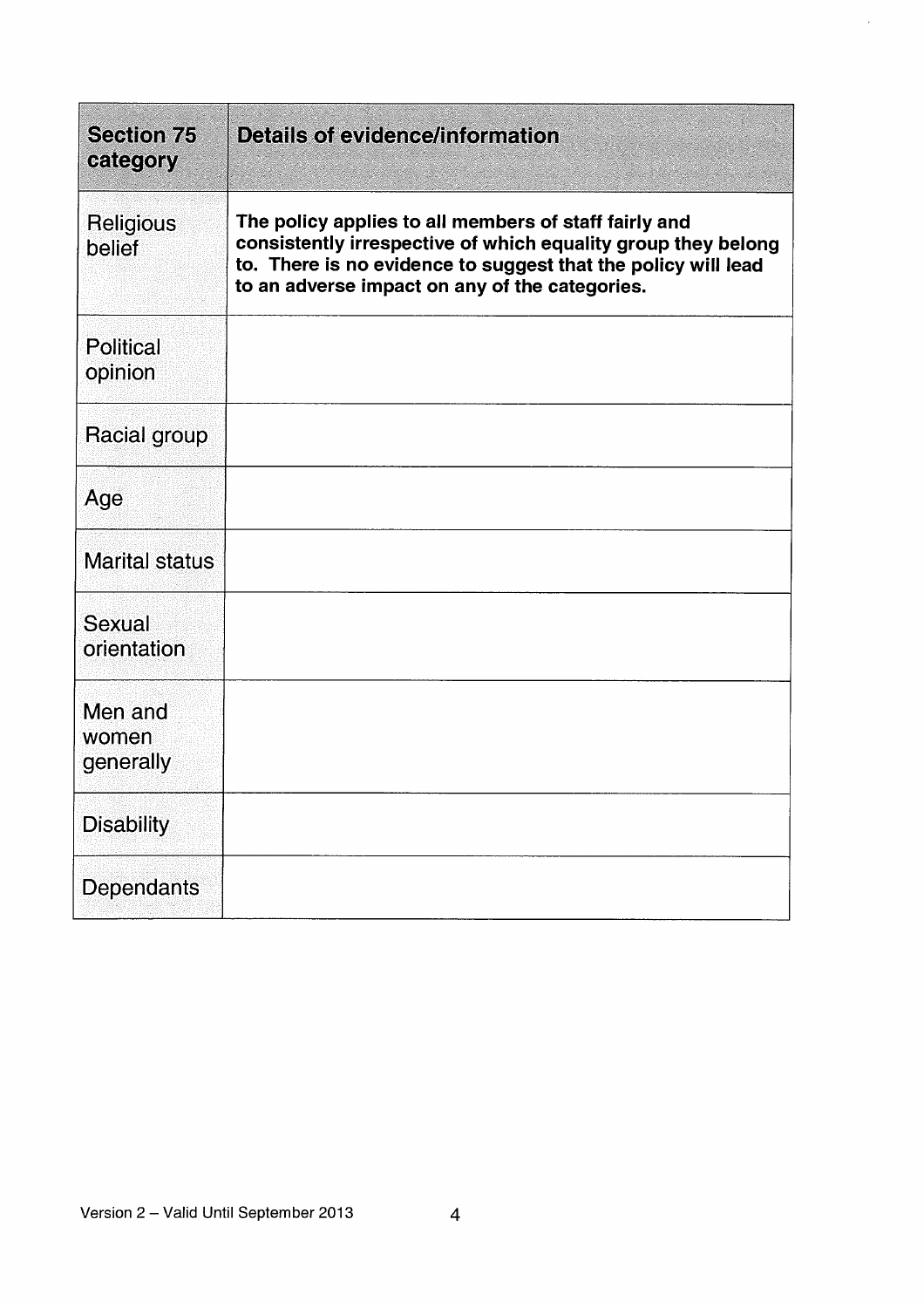### Needs, experiences and priorities

Taking into account the information referred to above, what are the different needs, experiences and priorities of each of the following categories, in relation to the particular policy/decision? Specify details for each of the Section 75 categories

| <b>Section 75</b><br>category | Details of needs/experiences/priorities                                                                                                                                                 |
|-------------------------------|-----------------------------------------------------------------------------------------------------------------------------------------------------------------------------------------|
| Religious<br>belief           | No specific needs identified                                                                                                                                                            |
| Political<br>opinion          | No specific needs identified                                                                                                                                                            |
| Racial group                  | No specific needs identified                                                                                                                                                            |
| Age                           | No specific needs identified                                                                                                                                                            |
| <b>Marital status</b>         | No specific needs identified                                                                                                                                                            |
| Sexual<br>orientation         | No specific needs identified                                                                                                                                                            |
| Men and<br>women<br>generally | No specific needs identified                                                                                                                                                            |
| <b>Disability</b>             | If appropriate, Invest NI may consider making a reasonable<br>adjustment to the value of a cycle package (i.e. a cycle and safety<br>equipment) that it offers to one of its employees. |
| Dependants                    | No specific needs identified                                                                                                                                                            |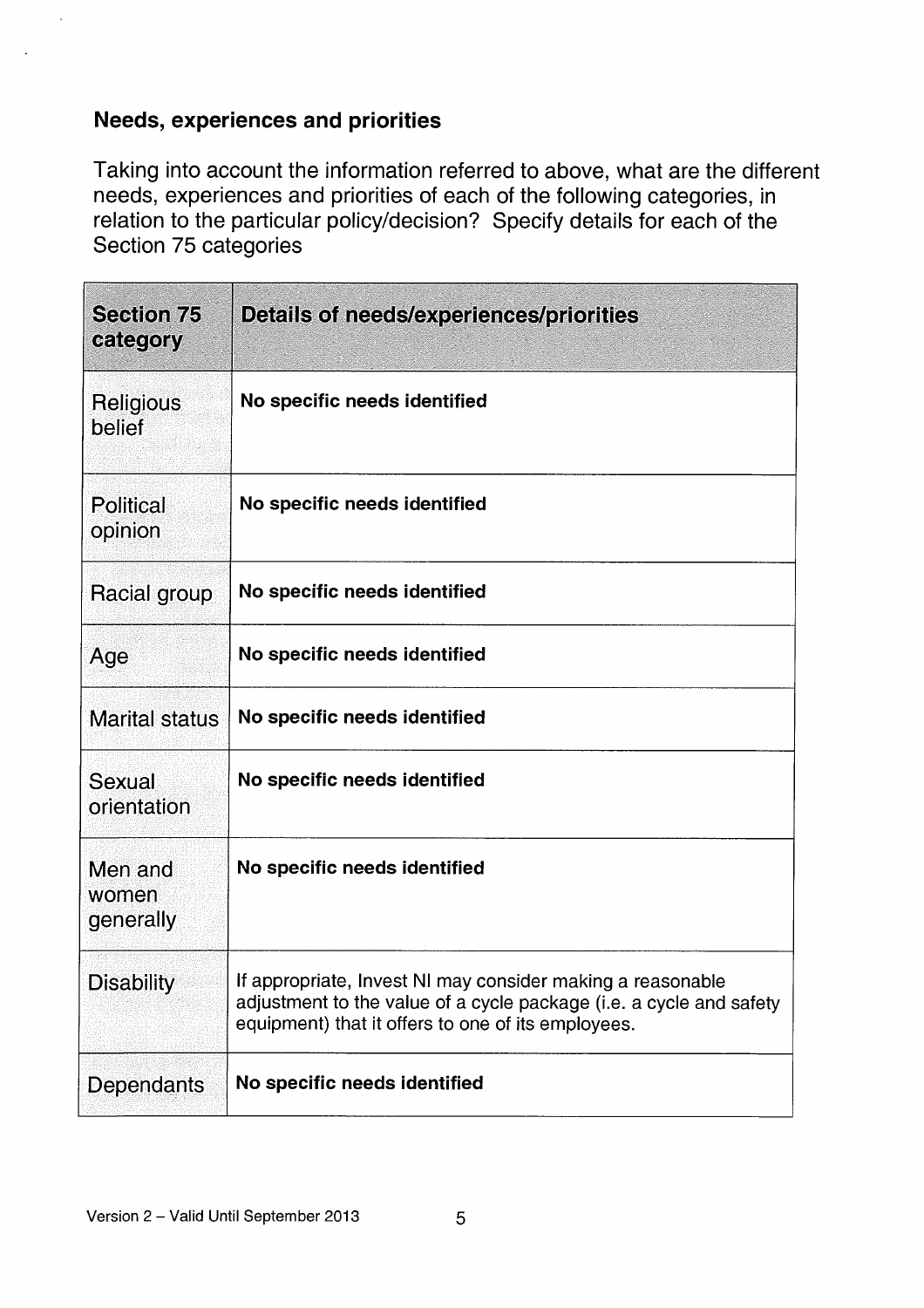# Part 2. Screening questions

# Introduction

In making a decision as to whether or not there is a need to carry out an equality impact assessment, the public authority should consider its answers to the questions 1-4 which are given on pages 66-68 of this Guide.

If the public authority's conclusion is **none** in respect of all of the Section 75 equality of opportunity and/or good relations categories, then the public authority may decide to screen the policy out. If a policy is 'screened out' as having no relevance to equality of opportunity or good relations, a public authority should give details of the reasons for the decision taken.

If the public authority's conclusion is major in respect of one or more of the Section 75 equality of opportunity and/or good relations categories, then consideration should be given to subjecting the policy to the equality impact assessment procedure.

If the public authority's conclusion is **minor** in respect of one or more of the Section 75 equality categories and/or good relations categories, then consideration should still be given to proceeding with an equality impact assessment, or to:

- measures to mitigate the adverse impact; or
- the introduction of an alternative policy to better promote equality of opportunity and/or good relations.

# In favour of a 'major' impact

- a) The policy is significant in terms of its strategic importance;
- b) Potential equality impacts are unknown, because, for example, there is insufficient data upon which to make an assessment or because they are complex, and it would be appropriate to conduct an equality impact assessment in order to better assess them;
- c) Potential equality and/or good relations impacts are likely to be adverse or are likely to be experienced disproportionately by groups of people including those who are marginalised or disadvantaged;
- d) Further assessment offers a valuable way to examine the evidence and develop recommendations in respect of a policy about which there are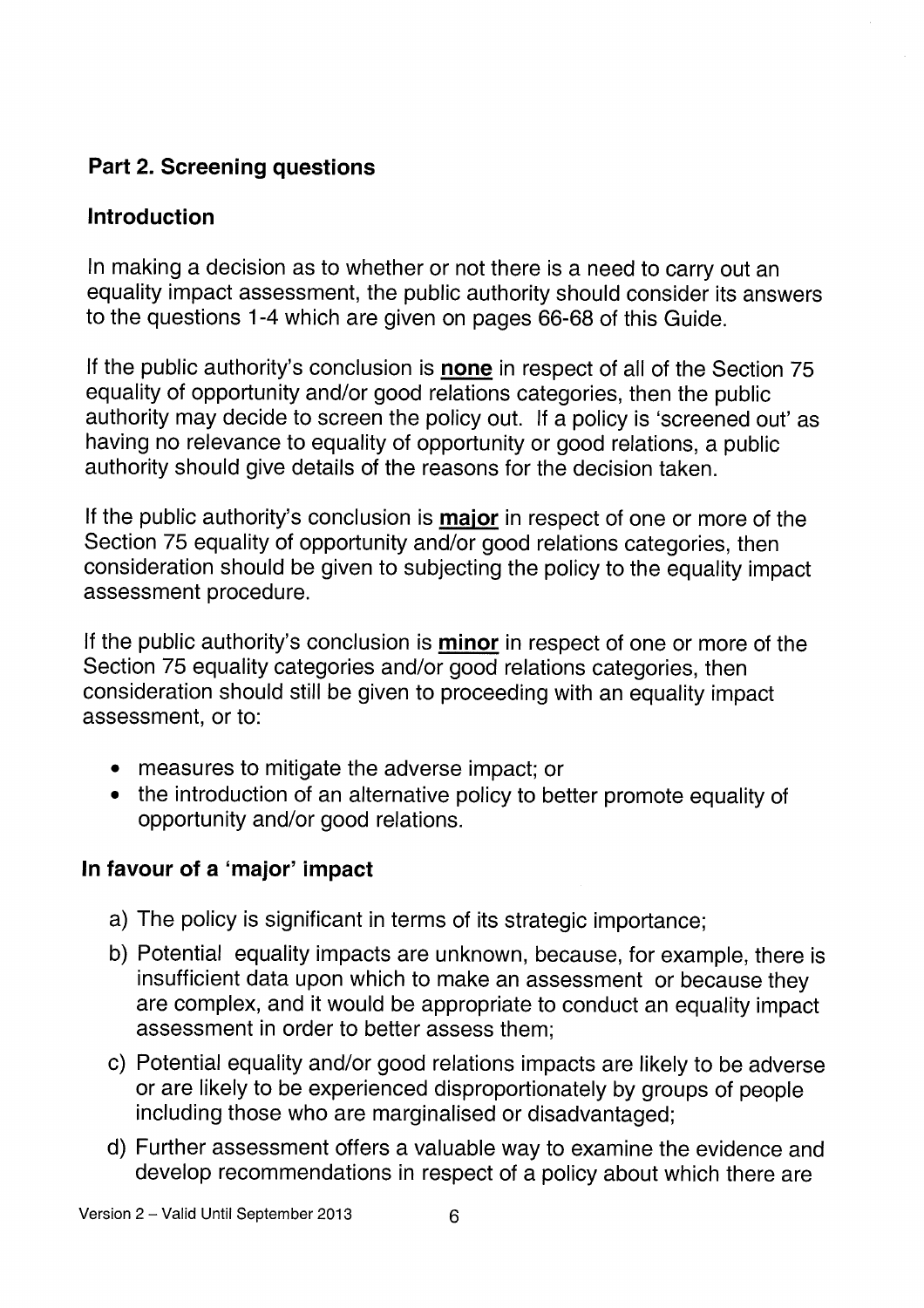concerns amongst affected individuals and representative groups, for example in respect of multiple identities;

- e) The policy is likely to be challenged by way of judicial review;
- f) The policy is significant in terms of expenditure.

# In favour of 'minor' impact

- a) The policy is not unlawfully discriminatory and any residual potential impacts on people are judged to be negligible;
- b) The policy, or certain proposals within it, are potentially unlawfully discriminatory, but this possibility can readily and easily be eliminated by making appropriate changes to the policy or by adopting appropriate mitigating measures;
- c) Any asymmetrical equality impacts caused by the policy are intentional because they are specifically designed to promote equality of opportunity for particular groups of disadvantaged people;
- d) By amending the policy there are better opportunities to better promote equality of opportunity and/or good relations.

## In favour of none

- a) The policy has no relevance to equality of opportunity or good relations.
- b) The policy is purely technical in nature and will have no bearing in terms of its likely impact on equality of opportunity or good relations for people within the equality and good relations categories.

Taking into account the evidence presented above, consider and comment on the likely impact on equality of opportunity and good relations for those affected by this policy, in any way, for each of the equality and good relations categories, by applying the screening questions given overleaf and indicate the level of impact on the group i.e. minor, major or none.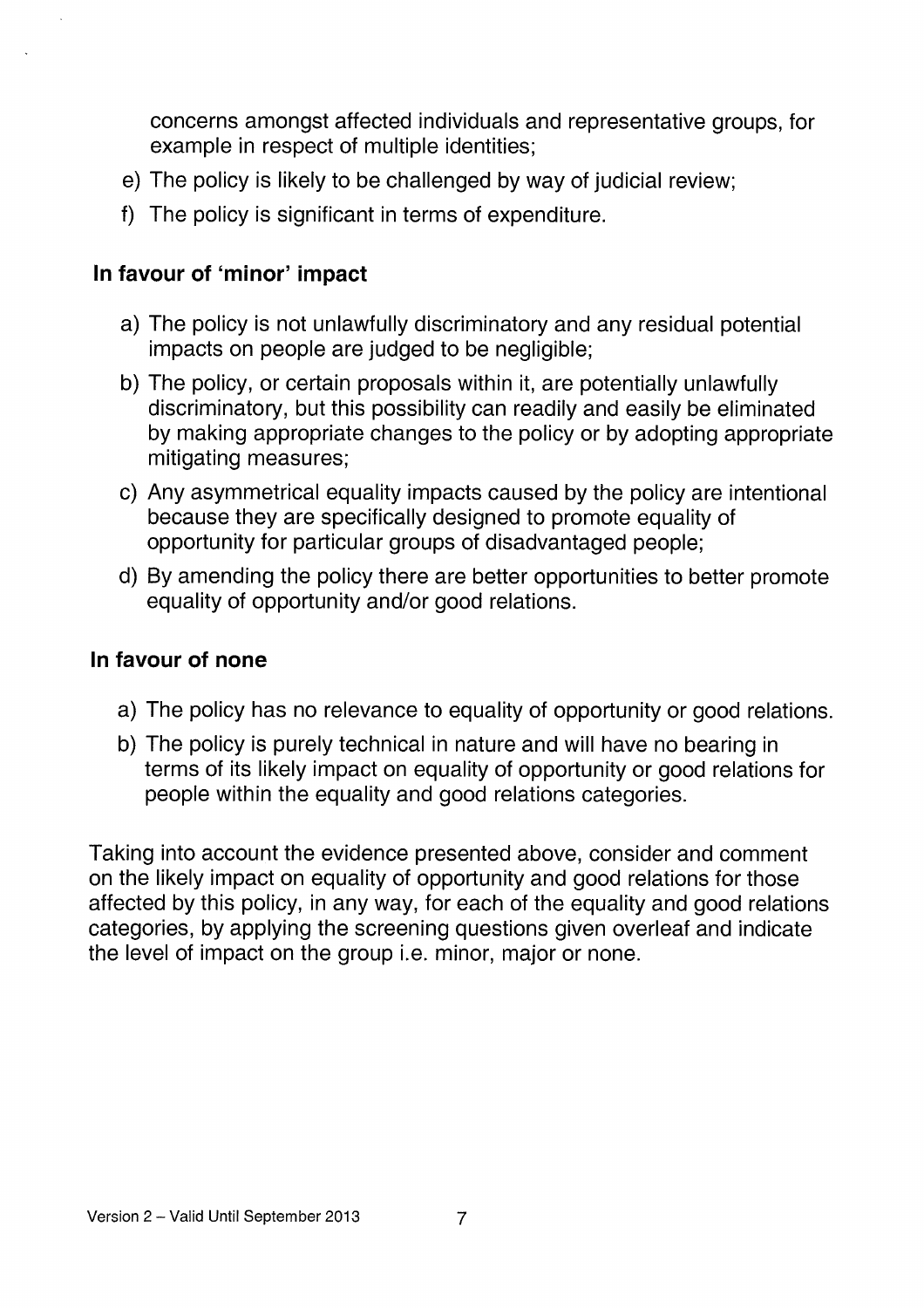# Screening questions

| $\mathbf{1}$<br>What is the likely impact on equality of opportunity for those affected<br>by this policy, for each of the Section 75 equality categories?<br>minor/major/none |                          |                                      |
|--------------------------------------------------------------------------------------------------------------------------------------------------------------------------------|--------------------------|--------------------------------------|
| Section 75<br>category                                                                                                                                                         | Details of policy impact | Level of impact?<br>minor/major/none |
| Religious<br>belief                                                                                                                                                            | N/A                      | <b>None</b>                          |
| Political<br>opinion                                                                                                                                                           | N/A                      | None                                 |
| <b>Racial</b><br>group                                                                                                                                                         | N/A                      | <b>None</b>                          |
| Age                                                                                                                                                                            | N/A                      | <b>None</b>                          |
| <b>Marital</b><br>status                                                                                                                                                       | N/A                      | None                                 |
| Sexual<br>orientation                                                                                                                                                          | N/A                      | None                                 |
| Men and<br>women<br>generally                                                                                                                                                  | N/A                      | None                                 |
| <b>Disability</b>                                                                                                                                                              | N/A                      | None                                 |
| <b>Dependants</b>                                                                                                                                                              | N/A                      | None                                 |

 $\overline{\phantom{a}}$ 

 $\mathcal{L}$ 

 $\mathcal{L}_{\mathcal{A}}$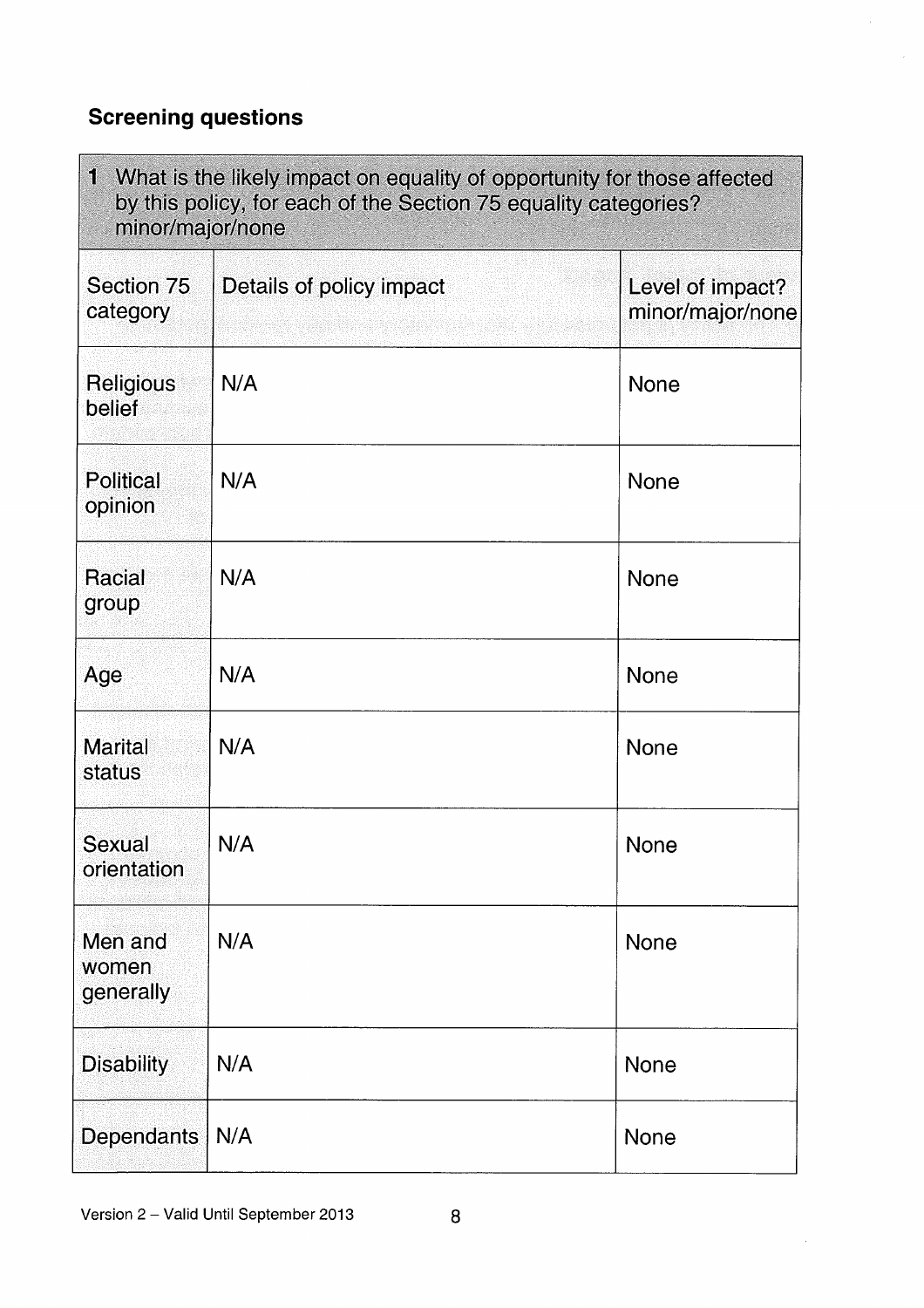| $\mathcal{D}_\epsilon$<br>Are there opportunities to better promote equality of opportunity for<br>people within the Section 75 equalities categories? |                         |                                                                                                                                                                                          |
|--------------------------------------------------------------------------------------------------------------------------------------------------------|-------------------------|------------------------------------------------------------------------------------------------------------------------------------------------------------------------------------------|
| Section 75<br>category                                                                                                                                 | If Yes, provide details | If No, provide reasons                                                                                                                                                                   |
| Religious<br>belief                                                                                                                                    |                         | There is no indication that the<br>policy can have an effect on<br>promoting equality of<br>opportunity over and above<br>general opportunity within the<br>workplace for all employees. |
| <b>Political</b><br>opinion                                                                                                                            |                         | There is no indication that the<br>policy can have an effect on<br>promoting equality of<br>opportunity over and above<br>general opportunity within the<br>workplace for all employees. |
| Racial<br>group                                                                                                                                        |                         | There is no indication that the<br>policy can have an effect on<br>promoting equality of<br>opportunity over and above<br>general opportunity within the<br>workplace for all employees. |
| Age                                                                                                                                                    |                         | There is no indication that the<br>policy can have an effect on<br>promoting equality of<br>opportunity over and above<br>general opportunity within the<br>workplace for all employees. |
| <b>Marital</b><br>status                                                                                                                               |                         | There is no indication that the<br>policy can have an effect on<br>promoting equality of<br>opportunity over and above<br>general opportunity within the<br>workplace for all employees. |

 $\lambda$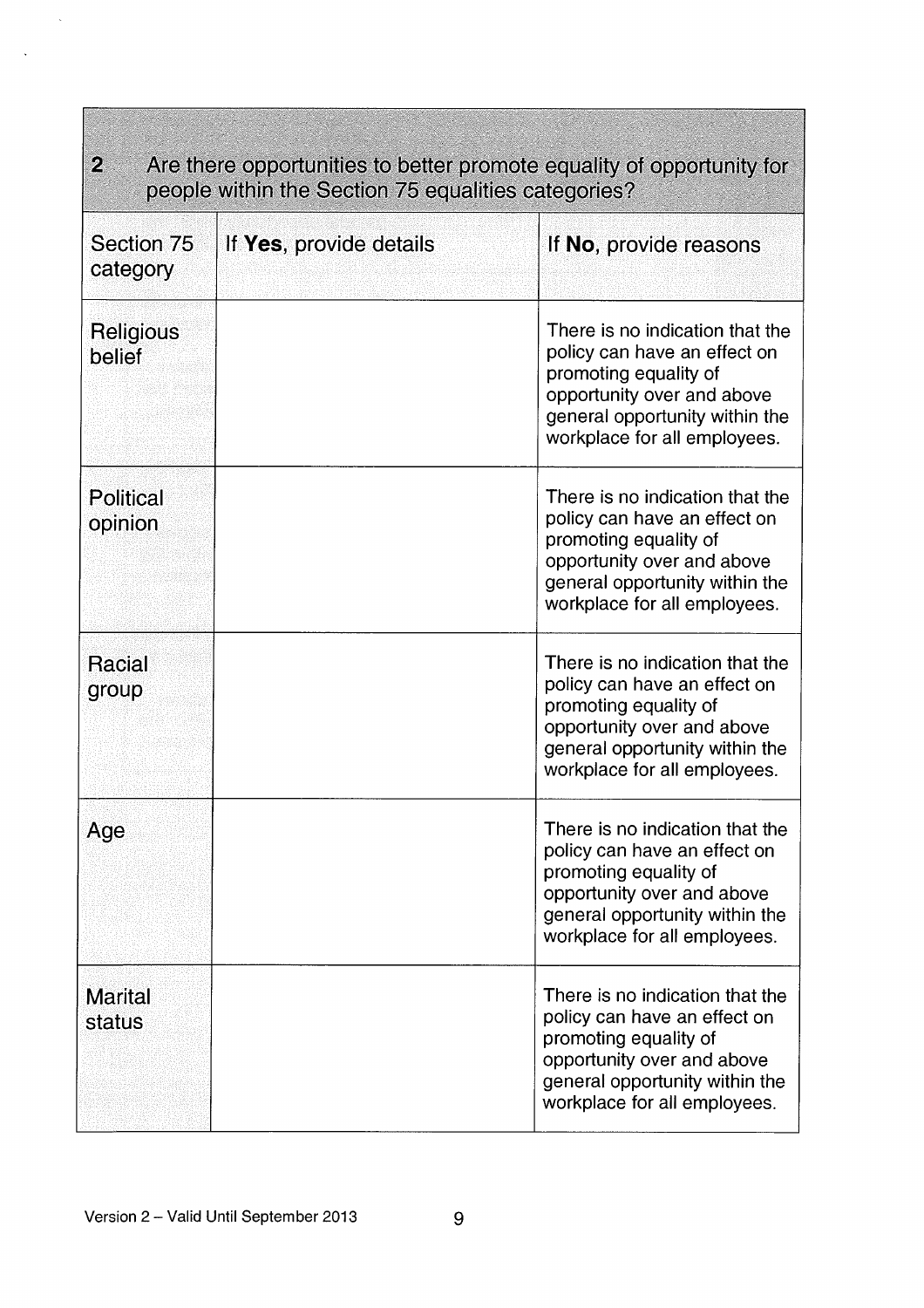| Sexual<br>orientation         | There is no indication that the<br>policy can have an effect on<br>promoting equality of<br>opportunity over and above<br>general opportunity within the<br>workplace for all employees. |
|-------------------------------|------------------------------------------------------------------------------------------------------------------------------------------------------------------------------------------|
| Men and<br>women<br>generally | There is no indication that the<br>policy can have an effect on<br>promoting equality of<br>opportunity over and above<br>general opportunity within the<br>workplace for all employees. |
| <b>Disability</b>             | There is no indication that the<br>policy can have an effect on<br>promoting equality of<br>opportunity over and above<br>general opportunity within the<br>workplace for all employees. |
| Dependants                    | There is no indication that the<br>policy can have an effect on<br>promoting equality of<br>opportunity over and above<br>general opportunity within the<br>workplace for all employees. |

 $\hat{\mathbf{z}}$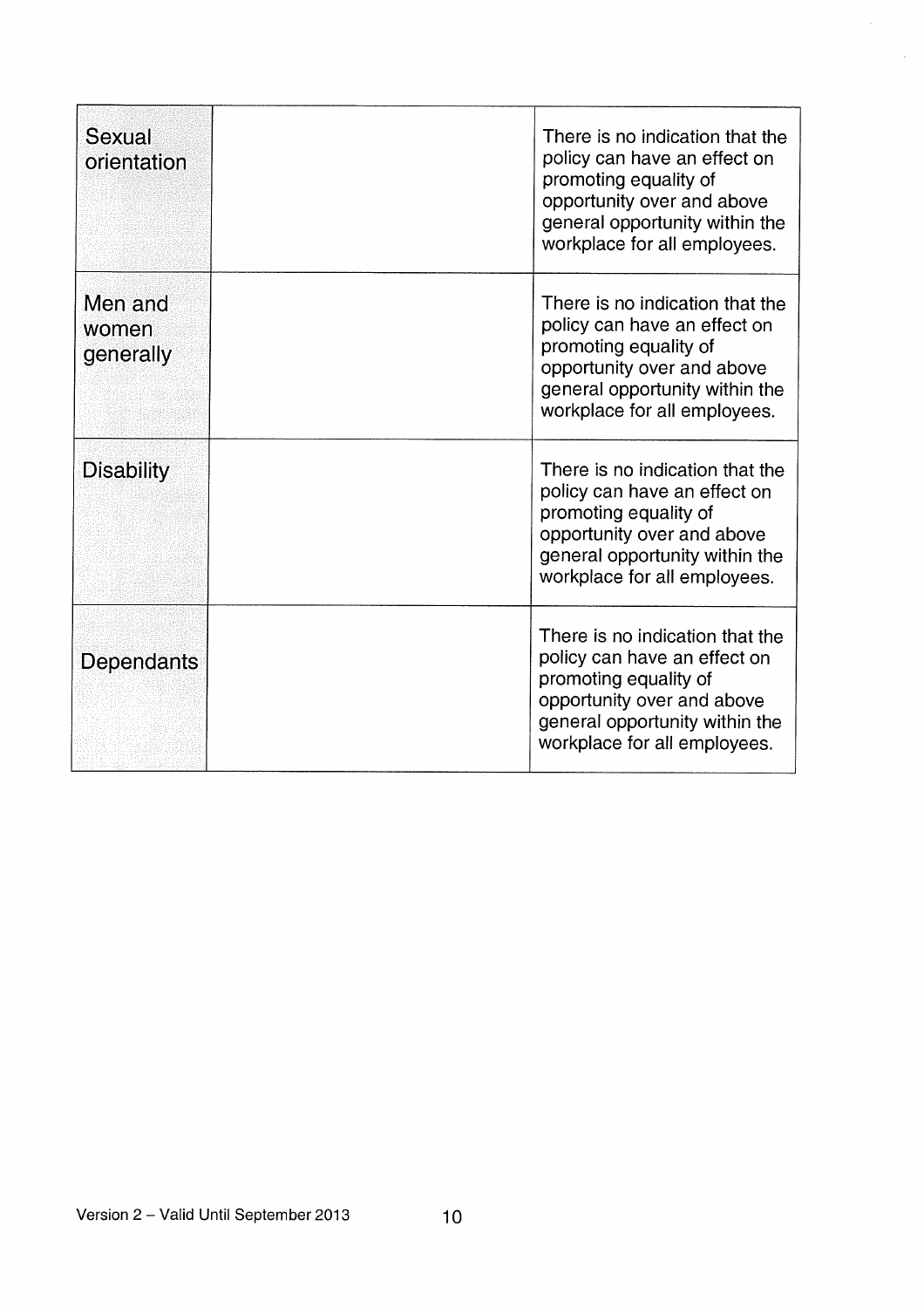| 3 To what extent is the policy likely to impact on good relations between<br>people of different religious belief, political opinion or racial group?<br>minor/major/none |  |                                     |
|---------------------------------------------------------------------------------------------------------------------------------------------------------------------------|--|-------------------------------------|
| Good<br>Details of policy impact<br>relations<br>category                                                                                                                 |  | Level of impact<br>minor/major/none |
| Religious<br>belief                                                                                                                                                       |  | <b>None</b>                         |
| <b>Political</b><br>opinion                                                                                                                                               |  | <b>None</b>                         |
| Racial<br>group                                                                                                                                                           |  | <b>None</b>                         |

| 4 Are there opportunities to better promote good relations between<br>people of different religious belief, political opinion or racial group? |                         |                                                                                                                                                        |
|------------------------------------------------------------------------------------------------------------------------------------------------|-------------------------|--------------------------------------------------------------------------------------------------------------------------------------------------------|
| Good<br>relations<br>category                                                                                                                  | If Yes, provide details | If No, provide reasons                                                                                                                                 |
| Religious<br>belief                                                                                                                            |                         | There is no indication that the<br>policy can have an effect on<br>good relations over and<br>above the existing Good<br><b>Relations Action Plan.</b> |
| Political<br>opinion                                                                                                                           |                         | There is no indication that the<br>policy can have an effect on<br>good relations over and<br>above the existing Good<br><b>Relations Action Plan.</b> |
| <b>Racial</b><br>group                                                                                                                         |                         | There is no indication that the<br>policy can have an effect on<br>good relations over and<br>above the existing Good                                  |

 $\hat{\mathbf{x}}$ 

J.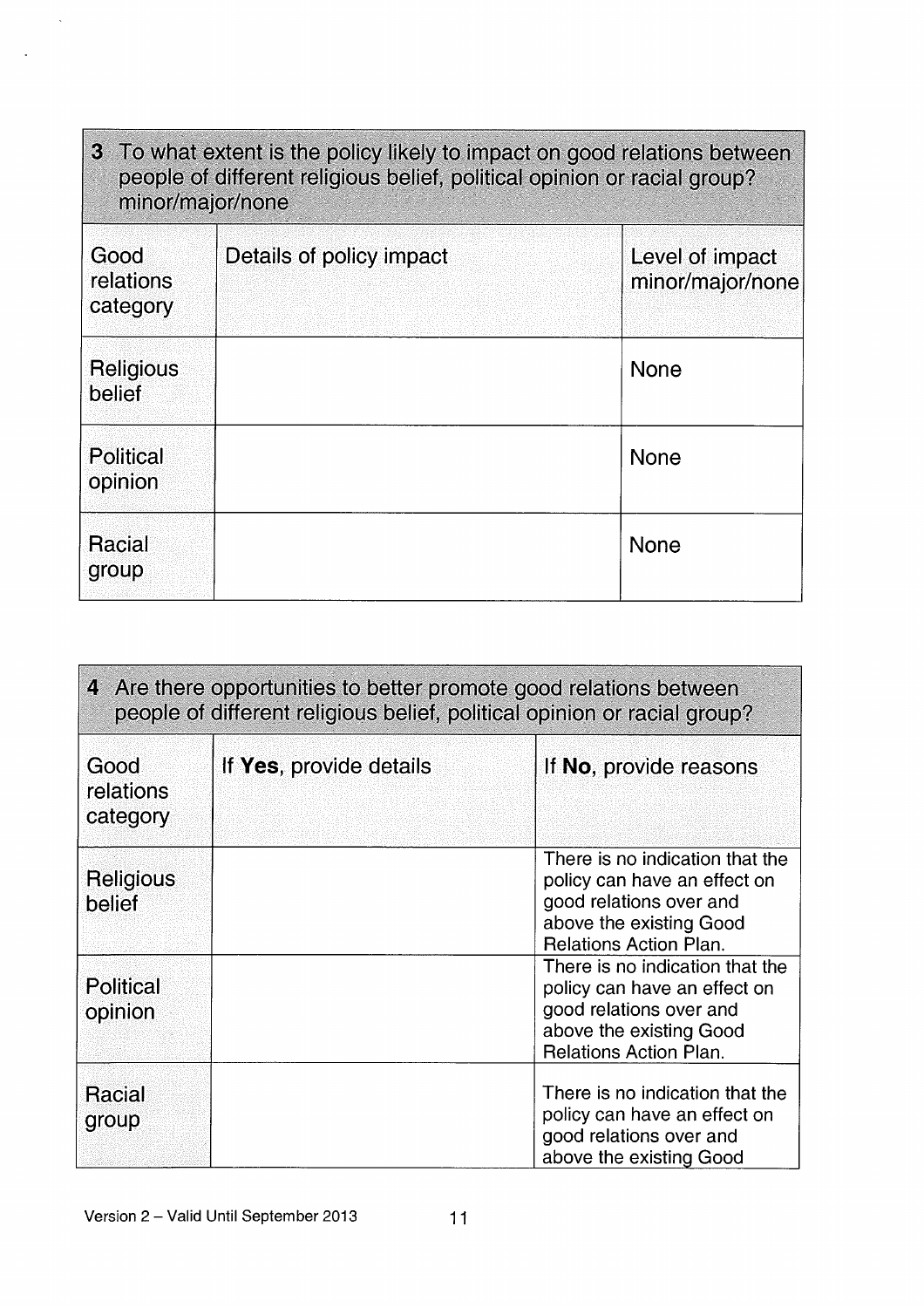|  | <b>Relations Action Plan.</b> |
|--|-------------------------------|
|  |                               |

J.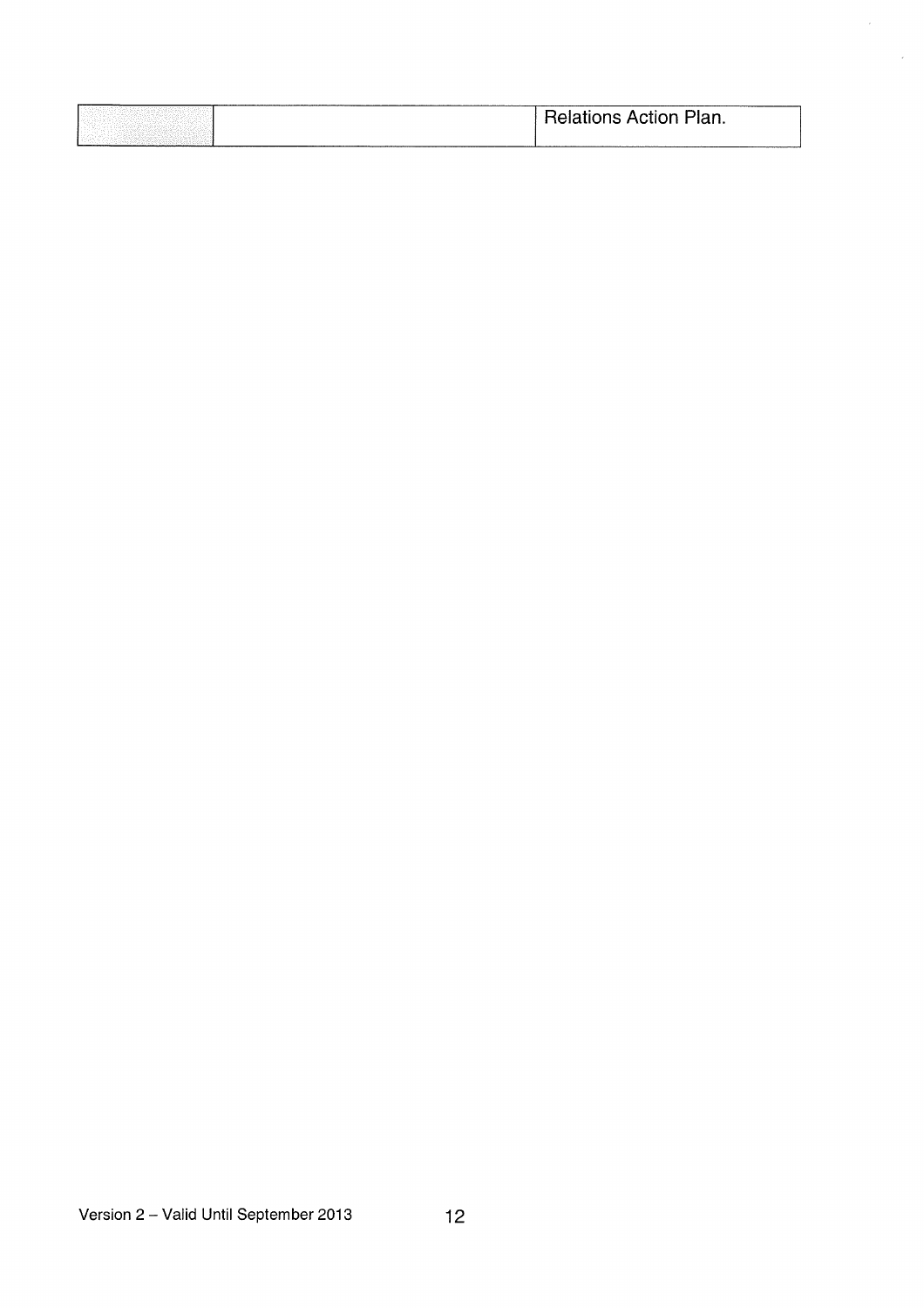# Additional considerations

### Multiple identity

Generally speaking, people can fall into more than one Section 75 category. Taking this into consideration, are there any potential impacts of the policy/decision on people with multiple identities? (For example; disabled minority ethnic people; disabled women; young Protestant men; and young lesbians, gay and bisexual people).

Provide details of data on the impact of the policy on people with multiple identities. Specify relevant Section 75 categories concerned.

N/A

# Part 3. Screening decision

If the decision is not to conduct an equality impact assessment, please provide details of the reasons.

N/A

If the decision is not to conduct an equality impact assessment the public authority should consider if the policy should be mitigated or an alternative policy be introduced.

N/A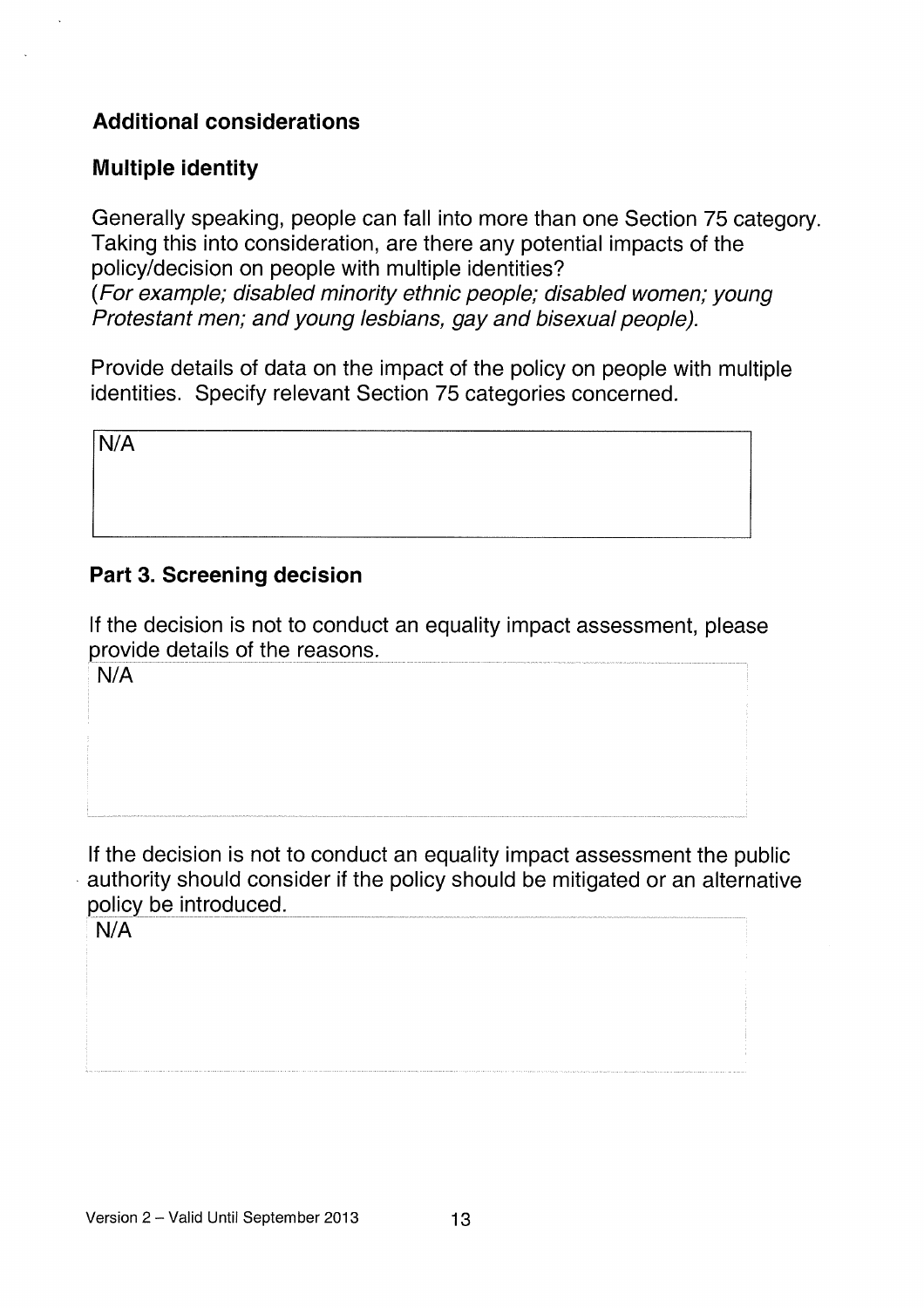If the decision is to subject the policy to an equality impact assessment, please provide details of the reasons.

N/A

All public authorities' equality schemes must state the authority's arrangements for assessing and consulting on the likely impact of policies adopted or proposed to be adopted by the authority on the promotion of equality of opportunity. The Commission recommends screening and equality impact assessment as the tools to be utilised for such assessments. Further advice on equality impact assessment may be found in a separate Commission publication: Practical Guidance on Equality Impact Assessment.

# Mitigation

When the public authority concludes that the likely impact is 'minor' and an equality impact assessment is not to be conducted, the public authority may consider mitigation to lessen the severity of any equality impact, or the introduction of an alternative policy to better promote equality of opportunity or good relations.

Can the policy/decision be amended or changed or an alternative policy introduced to better promote equality of opportunity and/or good relations?

If so, give the **reasons** to support your decision, together with the proposed changes/amendments or alternative policy.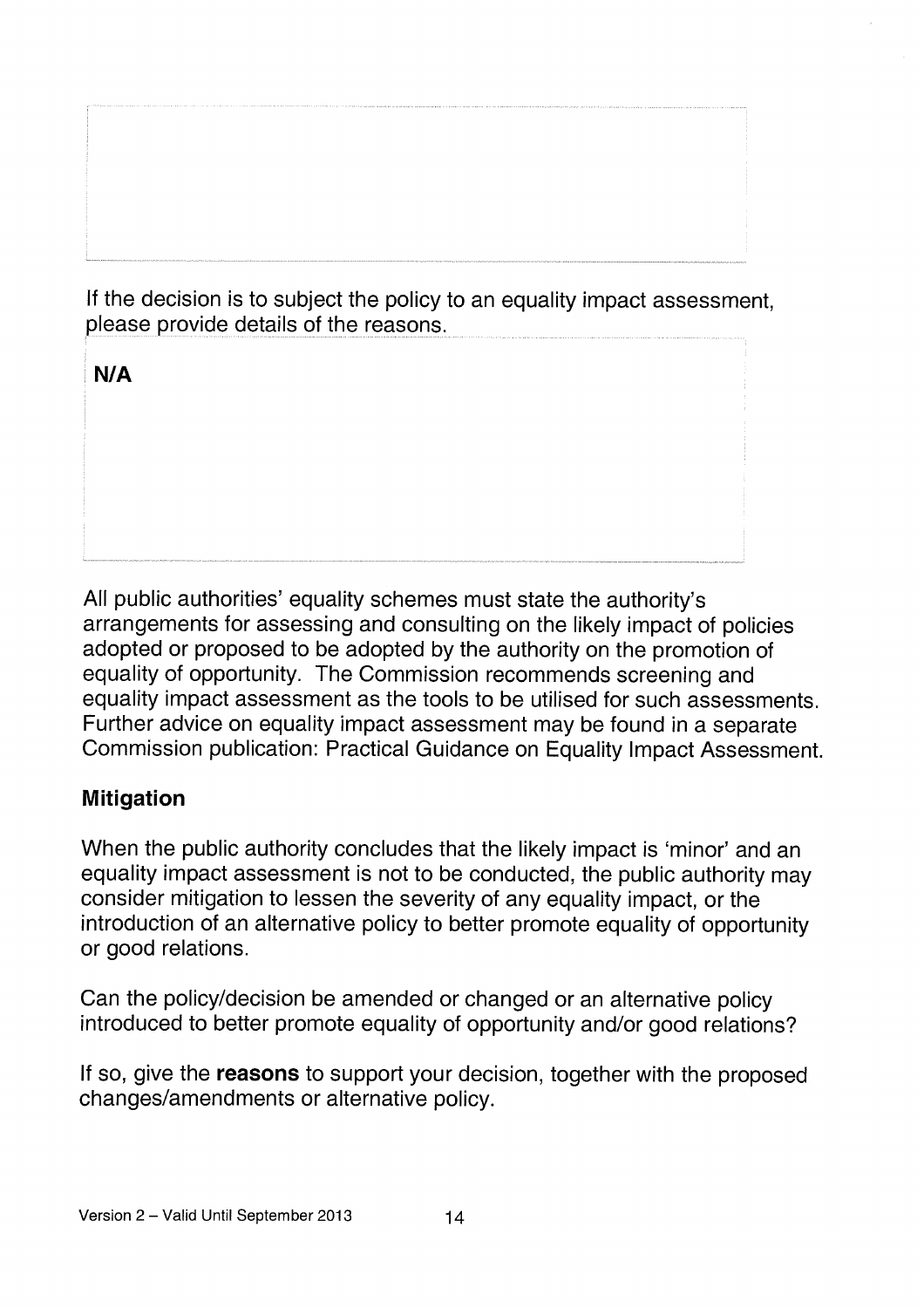# Timetabling and prioritising

Factors to be considered in timetabling and prioritising policies for equality impact assessment.

If the policy has been 'screened in' for equality impact assessment, then please answer the following questions to determine its priority for timetabling the equality impact assessment.

On a scale of 1-3, with <sup>1</sup> being the lowest priority and 3 being the highest, assess the policy in terms of its priority for equality impact assessment.

| <b>Priority criterion</b>                            | <b>Rating</b><br>$(1-3)$ |
|------------------------------------------------------|--------------------------|
| Effect on equality of opportunity and good relations |                          |
| Social need                                          |                          |
| Effect on people's daily lives                       |                          |
| Relevance to a public authority's functions          |                          |

Note: The Total Rating Score should be used to prioritise the policy in rank order with other policies screened in for equality impact assessment. This list of priorities will assist the public authority in timetabling. Details of the Public Authority's Equality Impact Assessment Timetable should be included in the quarterly Screening Report.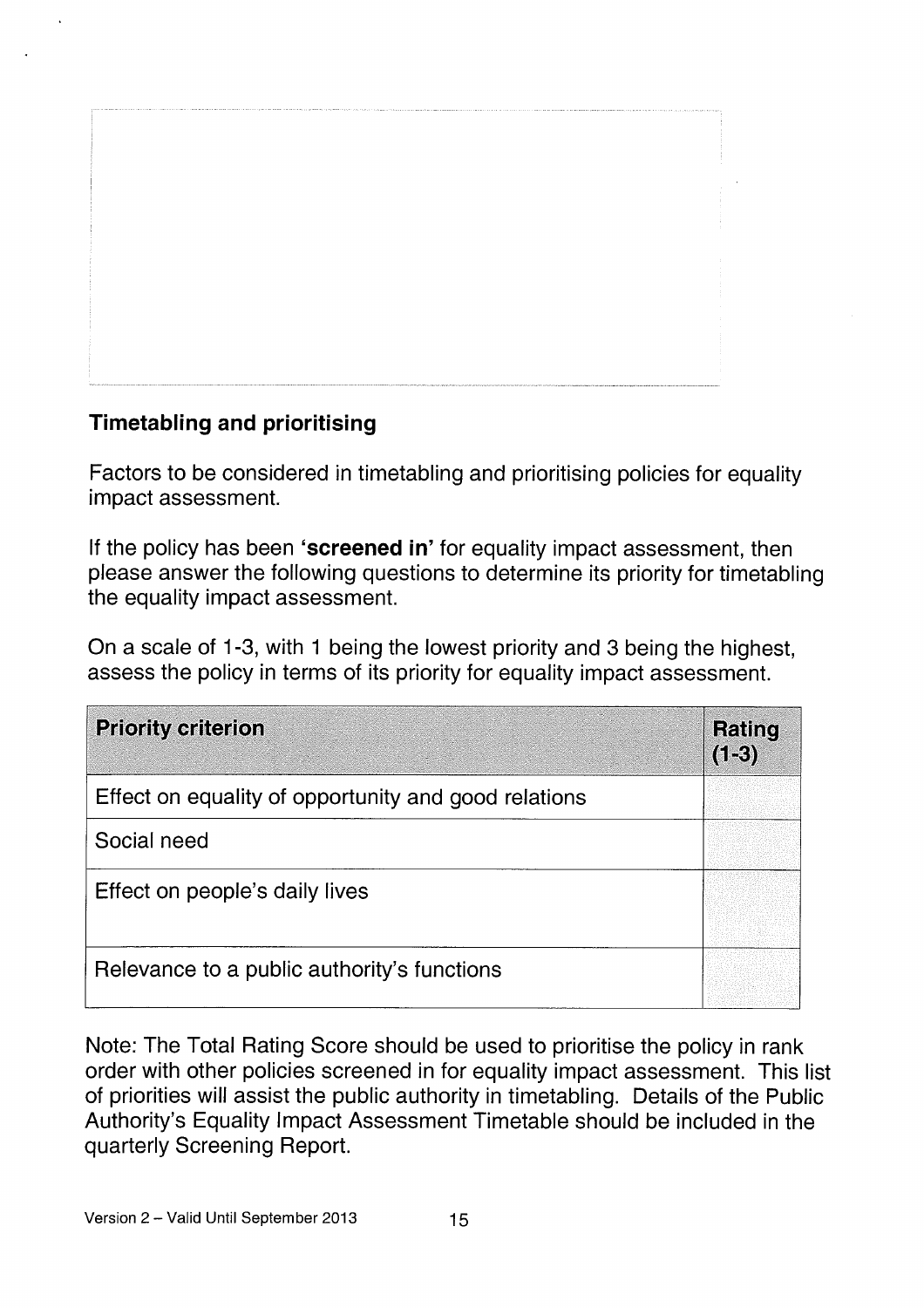Is the policy affected by timetables established by other relevant public authorities?

If yes, please provide details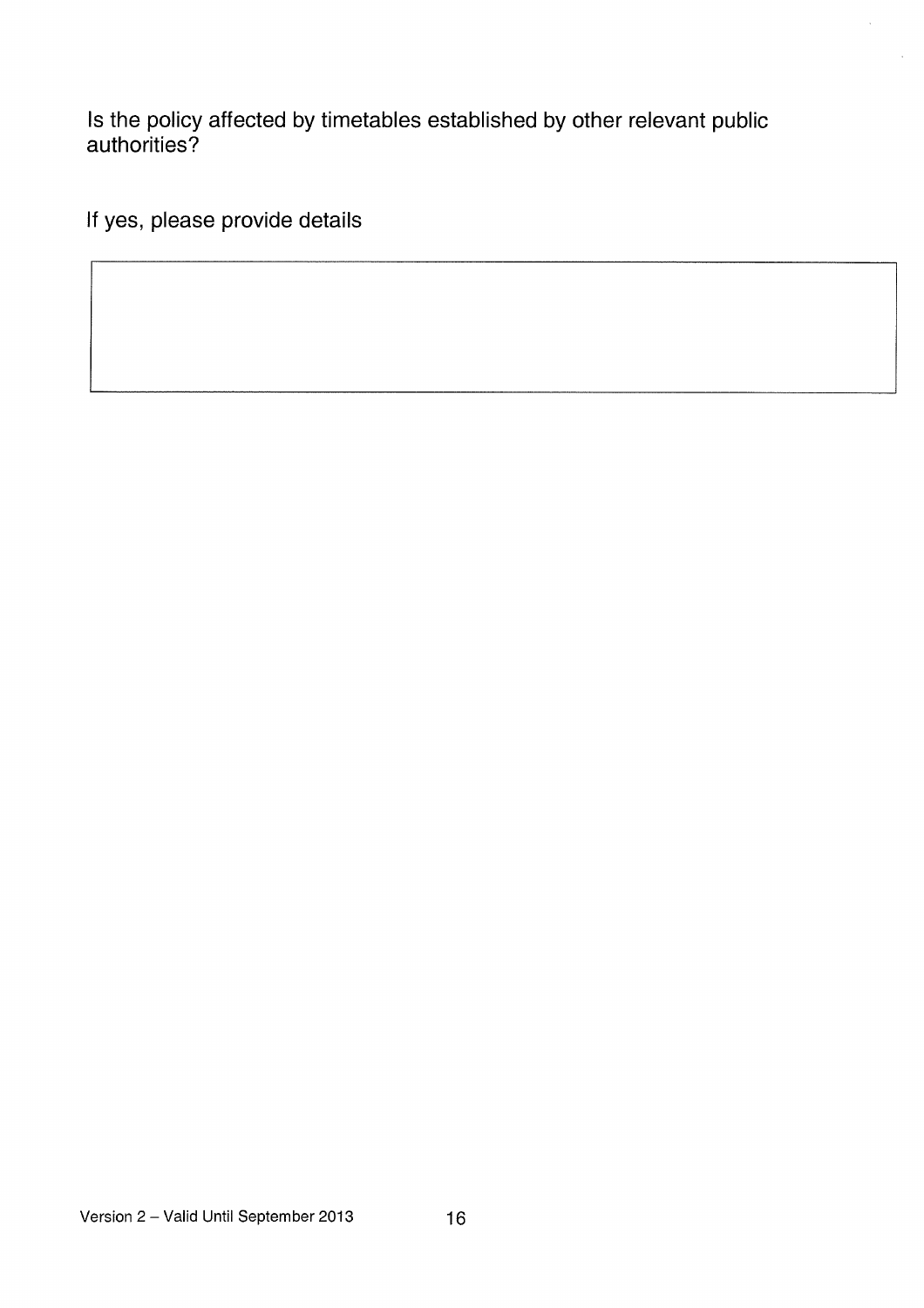## Part 4. Monitoring

Public authorities should consider the guidance contained in the Commission's Monitoring Guidance for Use by Public Authorities (July 2007).

The Commission recommends that where the policy has been amended or an alternative policy introduced, the public authority should monitor more broadly than for adverse impact (See Benefits, P.9-10, paras 2.13— 2.20 of the Monitoring Guidance).

Effective monitoring will help the public authority identify any future adverse impact arising from the policy which may lead the public authority to conduct an equality impact assessment, as well as help with future planning and policy development.

## Part 5 - Approval and authorisation

| Part 5 - Approval and authorisation                                        |                                 |             |  |  |
|----------------------------------------------------------------------------|---------------------------------|-------------|--|--|
| <b>Screened by:</b>                                                        | <b>Position/Job Title</b>       | <b>Date</b> |  |  |
| Kahrich Mcsovey                                                            | <u>HR Acc Manager 15.01.13.</u> |             |  |  |
| <b>Approved by:</b>                                                        |                                 |             |  |  |
|                                                                            | HROLLETON                       | 15/113.     |  |  |
|                                                                            |                                 |             |  |  |
| Note: A copy of the Screening Template, for each policy screened should be |                                 |             |  |  |

Note: A copy of the Screening Template, for each policy screened should be 'signed off' and approved by a senior manager responsible for the policy, made easily accessible on the public authority's website as soon as possible following completion and made available on request.